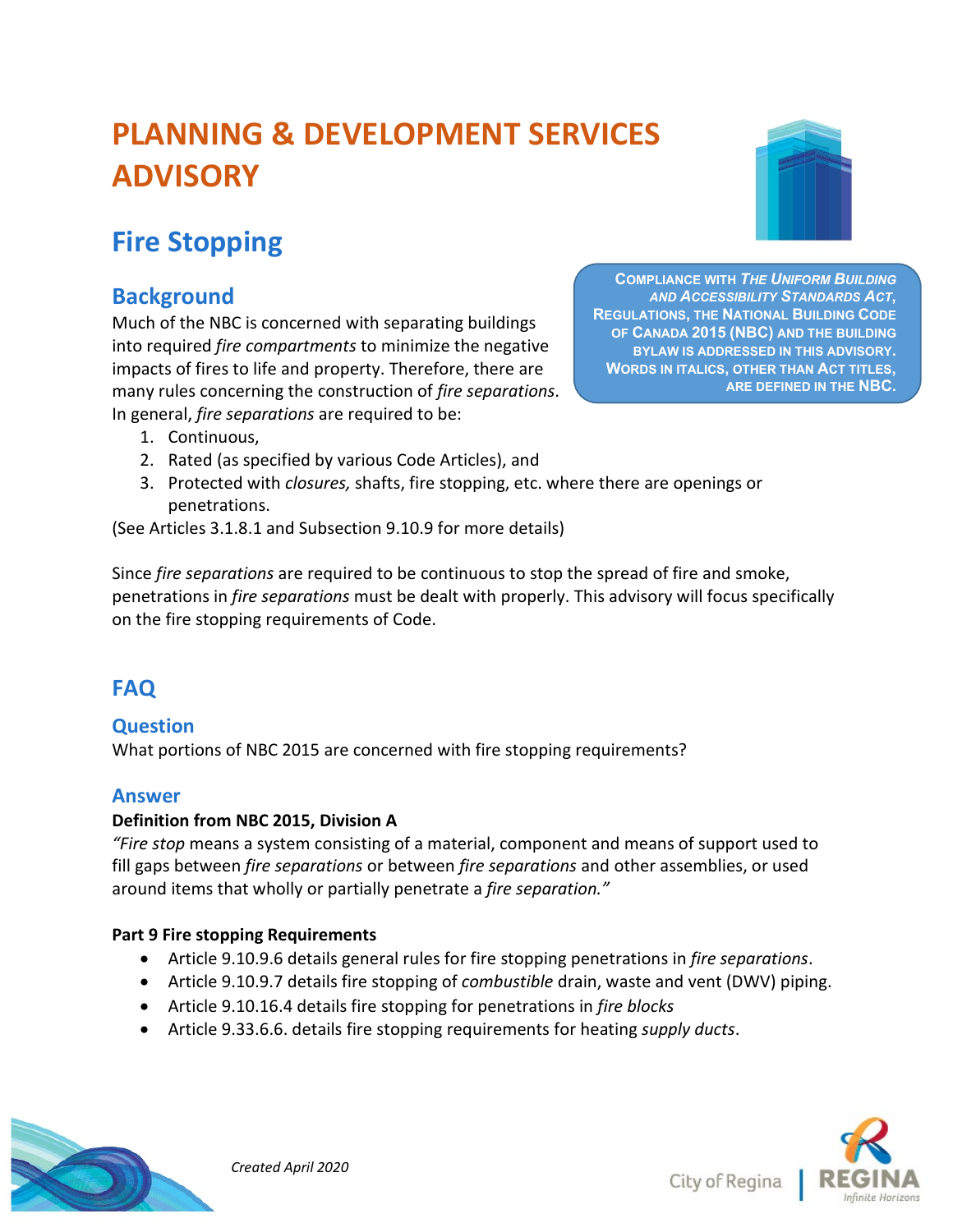#### **Part 3 Fire Stopping Requirements**

- Subsection 3.1.9 details the requirements for fire stopping of penetrations in *fire separations* and fire-rated assemblies
- Sentence 3.1.11.7.(6) details fire stopping requirements for penetrations in *fire blocks*

#### **Question**

What is a summary of the fire stopping requirements from Part 9 of NBC 2015?

#### **Answer**

Below is a summary of the Part 9 fire stopping requirements. Owners and designers are required to ensure designs conform to the requirements of NBC 2015, and so further information should be sought from the Code for specific designs.

Prior to the summary tables, it is also important to note the direction that fire ratings are determined, as the *fire* stop system must provide protection in this direction as well (see Article 9.10.3.3 for more information). Specifically:

- Horizontal *fire separations* (floors, ceilings/roofs) are rated from the underside.
- Interior vertical *fire separations* are rated from each side.
- Exterior vertical *fire separations* are rated from the inside of the building.

#### **Article 9.10.9.6 (Penetration of Fire Separations)**

The following table summarizes the fire stopping requirements of Article 9.10.9.6. $3$ 

| <b>Comments</b>                                                                                                                                                                                                                                                                           | <b>Tested to</b>                             | Req'd                                                        | Fire stop                                              | Req'd to                                               | Code Ref.   |
|-------------------------------------------------------------------------------------------------------------------------------------------------------------------------------------------------------------------------------------------------------------------------------------------|----------------------------------------------|--------------------------------------------------------------|--------------------------------------------------------|--------------------------------------------------------|-------------|
|                                                                                                                                                                                                                                                                                           | CAN/ULC-S115                                 | Rating                                                       | <b>Rating to</b>                                       | be Tested                                              |             |
|                                                                                                                                                                                                                                                                                           | <b>Required?</b>                             | Type                                                         | Meet                                                   | with 50 Pa                                             |             |
|                                                                                                                                                                                                                                                                                           |                                              | (F, FT)                                                      |                                                        | Pressure?                                              |             |
| <b>All</b> penetrations<br>through a <i>fire</i><br>separation shall be<br>tightly fit or fire<br>stopped (including<br>electrical wires, etc.).<br>Penetrations are to be<br>noncombustible (unless<br>relaxed by Code or<br>unless the rated fire<br>separation was tested<br>with that | See Table<br>below for<br>specific cases $1$ | See<br>Table<br>below<br>for<br>specific<br>$\text{cases}^1$ | See Table<br>below for<br>specific<br>$casesmathsf{a}$ | See Table<br>below for<br>specific<br>$casesmathsf{a}$ | 9.10.9.6(1) |
|                                                                                                                                                                                                                                                                                           | penetration). $1, 3$                         |                                                              |                                                        |                                                        |             |



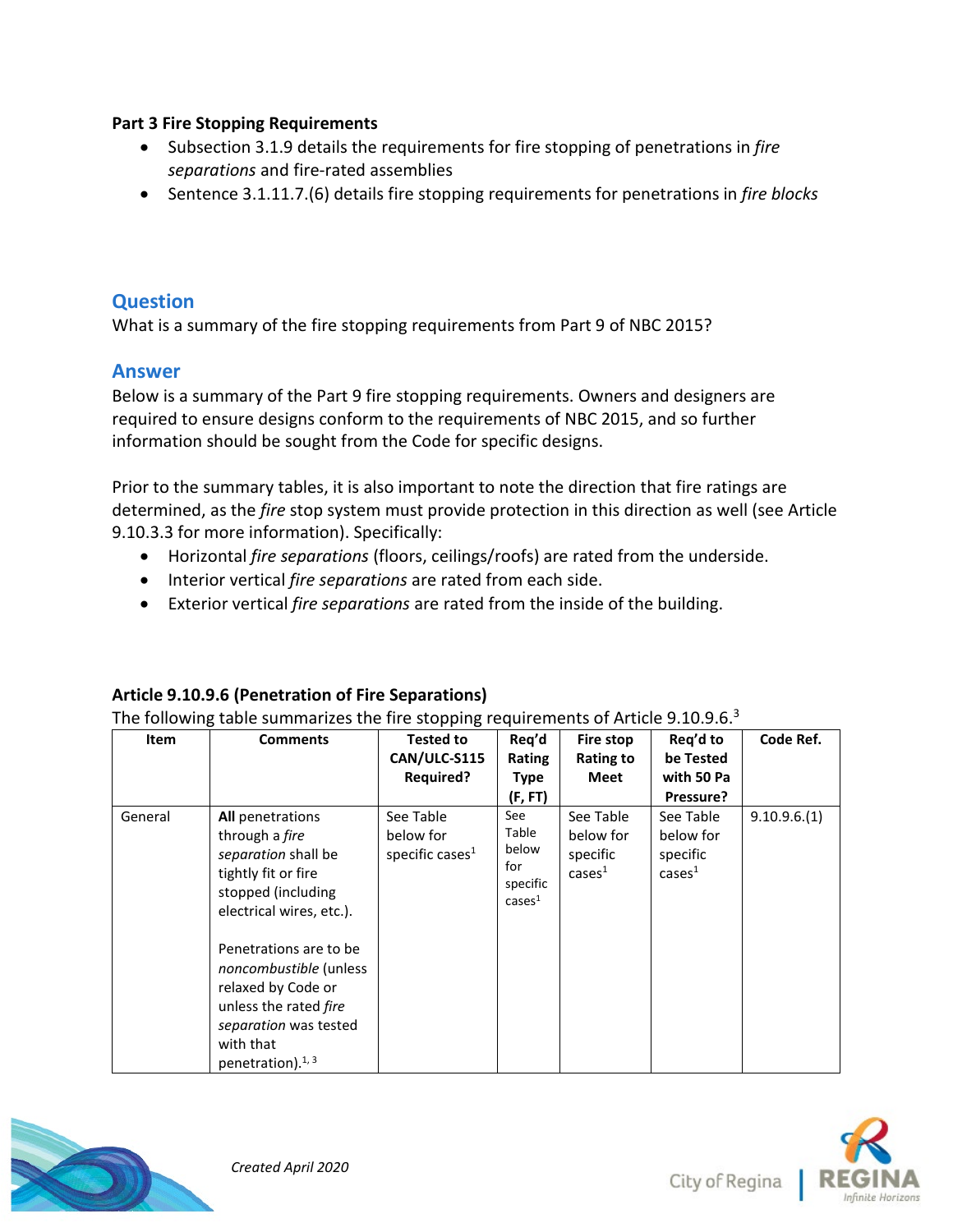| Firewall<br>Penetration                                                           | Fire stopping<br>requirements are more                                                                                                                                                                                                          | Yes                | <b>FT</b>        | FRR of the<br>fire               | No <sup>4</sup> | 9.10.9.6(2)<br>&                |
|-----------------------------------------------------------------------------------|-------------------------------------------------------------------------------------------------------------------------------------------------------------------------------------------------------------------------------------------------|--------------------|------------------|----------------------------------|-----------------|---------------------------------|
|                                                                                   | strict due to<br>importance of firewalls.                                                                                                                                                                                                       |                    |                  | separation                       |                 | 9.10.9.7                        |
| Combustible<br>Water<br>Piping <sup>2</sup>                                       | Part 9 points to the<br>requirements in<br>Sentence 3.1.9.5.(4). <sup>2</sup>                                                                                                                                                                   | Yes                | F <sup>5</sup>   | FRR of the<br>fire<br>separation | Yes             | 9.10.9.6(9)<br>&<br>3.1.9.5.(4) |
| Combustible<br>sprinkler<br>piping                                                | Permitted to penetrate<br>a fire separation when<br>both sides are<br>sprinklered, but must<br>still fire stop.                                                                                                                                 | No <sup>1, 5</sup> | N/A <sup>5</sup> | N/A <sup>5</sup>                 | No              | 9.10.9.6(10)                    |
| Sprinkler<br>Penetration                                                          | The sprinklers<br>themselves are<br>permitted to penetrate<br>a membrane or fire<br>separation without<br>needing to be fire<br>stopped when the<br>space around the<br>sprinkler is covered by<br>a metal escutcheon<br>plate as per NFPA 13.  | N/A                | N/A              | N/A                              | N/A             | 9.10.9.6(11)                    |
| Combustible<br>Piping for<br>Central<br>Vacuums <sup>2</sup>                      | The same rules apply as<br>for combustible DWV<br>piping discussed in<br>Article 9.10.9.7. <sup>2</sup>                                                                                                                                         | Yes                | F <sup>5</sup>   | FRR of the<br>fire<br>separation | Yes             | 9.10.9.6(12)                    |
| Fire<br>Dampers                                                                   | Must meet NFPA 80<br>and are not subject to<br>fire stopping<br>requirements (unless<br>the damper is<br>specifically designed<br>with a fire stop. If<br>designed with a fire<br>stop, refer to the listed<br>design for more<br>information). | N/A                | N/A              | N/A                              | N/A             | 9.10.9.6(13)                    |
| Electrical<br>Wires,<br>Cables, &<br>Noncom-<br>bustible<br>Raceways <sup>3</sup> | All penetrations<br>through a fire<br>separation shall be<br>tightly fit or fire<br>stopped to maintain<br>the integrity of the fire<br>separation (Sentences<br>$9.10.9.2(1)$ &<br>$9.10.9.6(1)$ ).                                            | No <sup>1,5</sup>  | $N/A^{1,5}$      | $N/A^{1,5}$                      | No              | 9.10.9.6(1)                     |
| Outlet<br>Boxes <sup>3</sup>                                                      | Article 9.10.5.1 permits<br>outlet boxes to pierce a<br>wall or ceiling<br>membrane as long as it                                                                                                                                               | N/A                | N/A              | N/A                              | N/A             | 9.10.5.1                        |



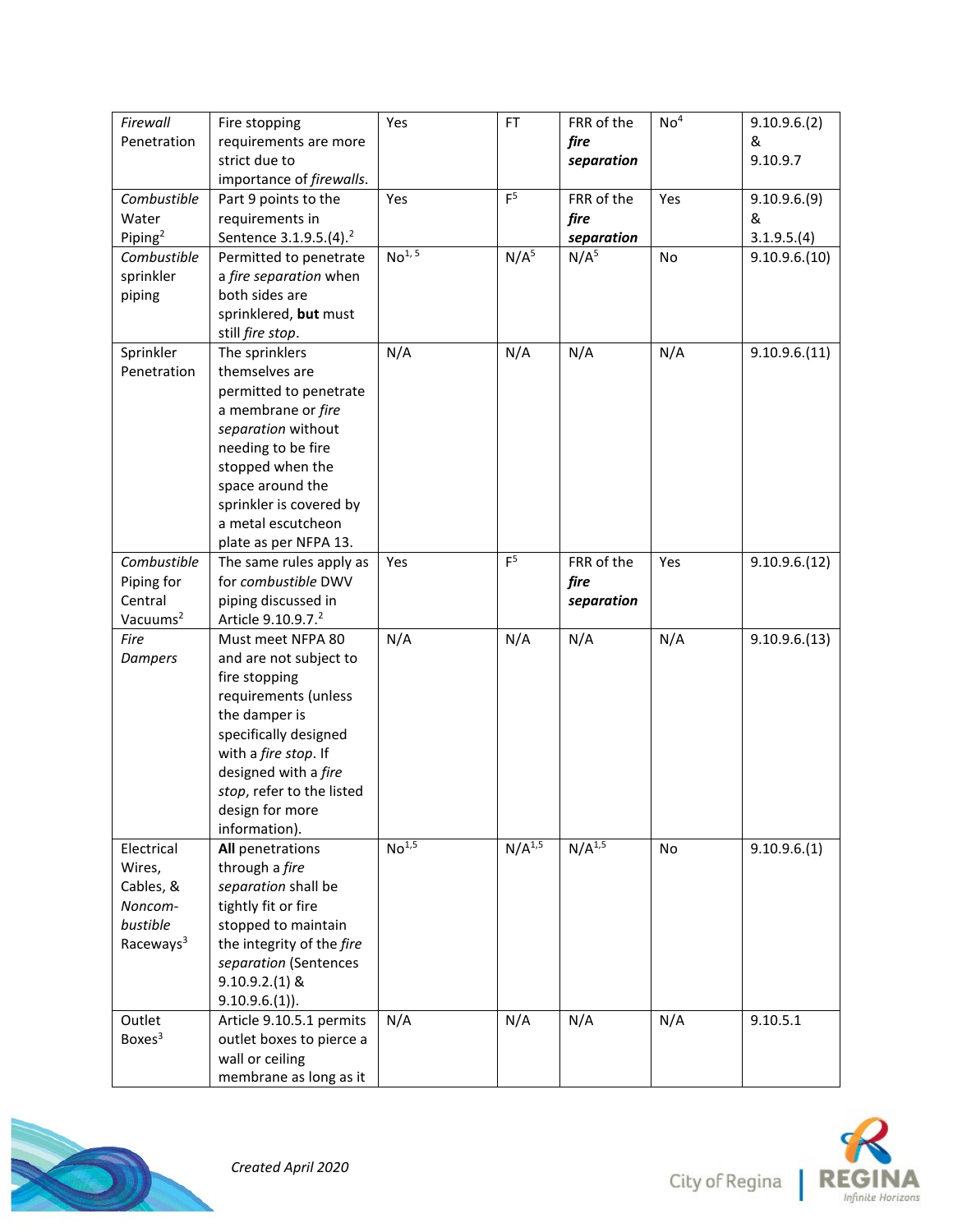|                    | is tightly fit. If on both<br>side of a wall, they shall<br>be offset to maintain<br>the integrity of the fire<br>separation. <sup>3</sup>                 |                      |     |     |     |           |
|--------------------|------------------------------------------------------------------------------------------------------------------------------------------------------------|----------------------|-----|-----|-----|-----------|
|                    | See also Sentence<br>$9.10.5.1(4)$ about the<br>construction<br>requirements in<br>Appendix D for rated<br>ceiling membranes that<br>are being penetrated. |                      |     |     |     |           |
| <b>Fire Blocks</b> | Where a penetration<br>occurs through a fire<br>block, generic fire<br>stopping shall be<br>provided to maintain<br>the integrity of the fire<br>block.    | No Similar to Note 1 | N/A | N/A | N/A | 9.10.16.4 |

Notes to the Table:

- 1. A *fire stop* standard **is not** provided by Sentence 9.10.9.6.(1). Appendix A-9.10.9.6.(1) explains that this a relaxation compared to the Part 3 requirements, as Code assumes that "generic *fire stop* materials such as mineral wool, gypsum plaster or Portland cement mortar" can satisfy the Part 9 *fire stop* requirements. However, the fire stopping standard (CAN/ULC-S115) **is** required to be met for certain penetrations (firewalls, combustible piping penetrations as noted elsewhere in the Table, etc.). In all cases the requirement remains that the *fire separation* must be a "continuous barrier against the spread of fire and retard the passage of smoke." (Sentence 9.10.9.2.(1)).
- 2. Combustible piping is never permitted in a shaft (*vertical service space),* as per Sentences 3.1.9.5.(4), 9.10.9.7.(2), and 9.10.9.7.(5)
- 3. A number of requirements are provided in Article 9.10.9.6 about which penetrations are permitted to be *combustible*, and which penetrations are permitted without the need to test the rated assembly with that penetration included in the testing. However, these requirements are not being examined in detail, as this advisory about fire stopping.
- 4. Unless the penetration is *combustible* DWV piping, *combustible* water distribution piping, or *combustible* piping for central vacuum, which would then require the testing to include 50 Pa of pressure on the fire-exposed side (see Sentences 9.10.9.6.(9) & (12), and Article 9.10.9.7)
- 5. Unless penetrating a *firewall*, which would then require the more strict *firewall* requirements to apply.



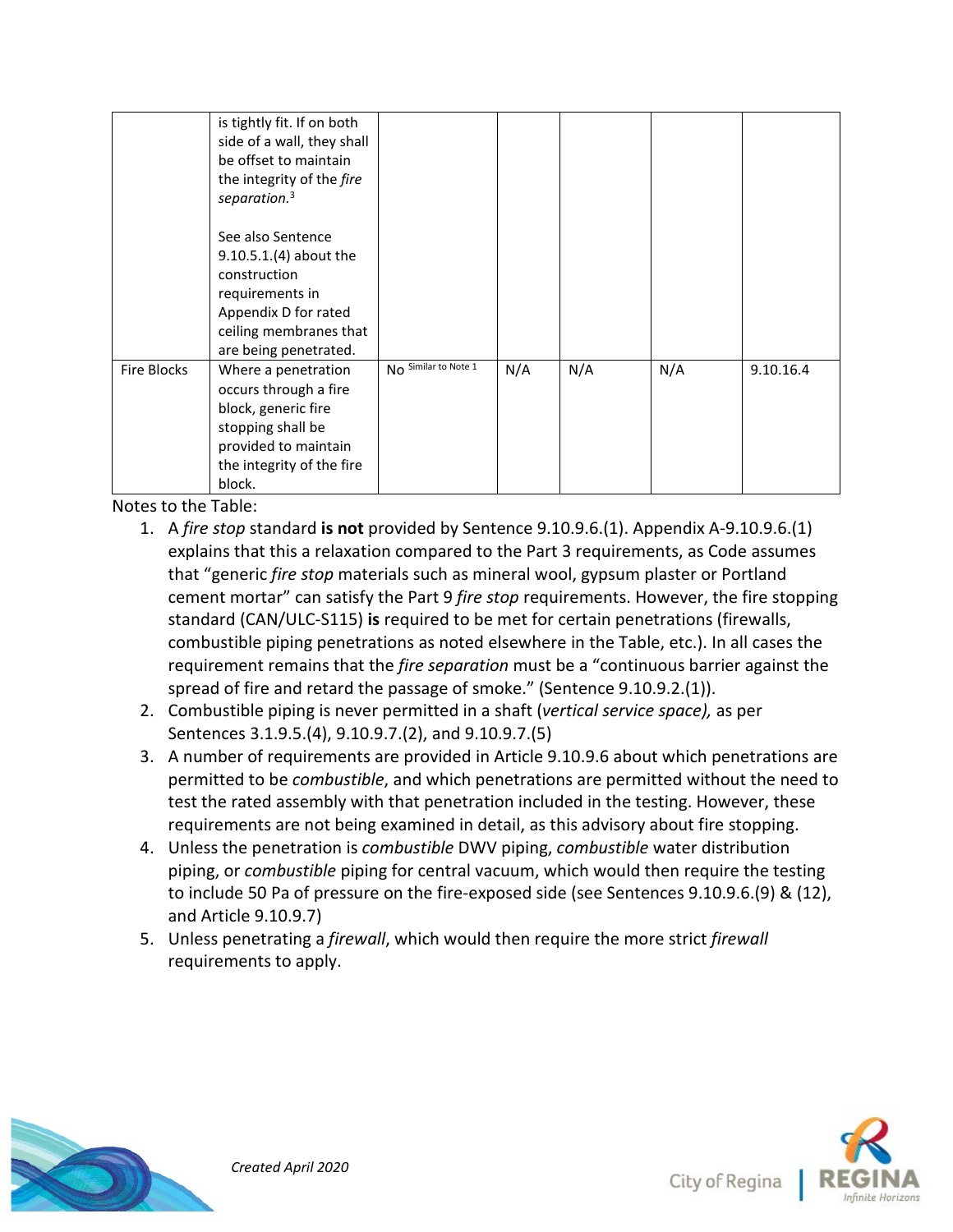#### **Article 9.10.9.7 Summary (Combustible DWV Piping)**

| Item                      | The following table summarizes the fire stopping requirements of Article 3.10.3.7.<br><b>Comments</b>                                 | <b>Tested to</b>                         | Req'd                                             | <b>Fire stop</b>                            | Req'd to                                    | Code Ref.                       |
|---------------------------|---------------------------------------------------------------------------------------------------------------------------------------|------------------------------------------|---------------------------------------------------|---------------------------------------------|---------------------------------------------|---------------------------------|
|                           |                                                                                                                                       | CAN/ULC-S115                             | Rating                                            | <b>Rating to</b>                            | be Tested                                   |                                 |
|                           |                                                                                                                                       | <b>Required?</b>                         | <b>Type</b>                                       | <b>Meet</b>                                 | with 50 Pa<br>Pressure?                     |                                 |
| General                   | Combustible DWV<br>piping is generally not<br>permitted in any part<br>of a system that<br>penetrates a rated fire<br>separation or a | See Table<br>below for<br>specific cases | See<br>Table<br>below<br>for<br>specific<br>cases | See Table<br>below for<br>specific<br>cases | See Table<br>below for<br>specific<br>cases | 9.10.9.7(1)<br>&<br>9.10.9.7(2) |
|                           | membrane that<br>contributes to the<br>rating. However,<br>relaxations are<br>provided, as described<br>below.                        |                                          |                                                   |                                             |                                             |                                 |
| Combustible<br><b>DWV</b> | Combustible DWV is<br>permitted to be used to                                                                                         | Yes                                      | F <sup>2</sup>                                    | FRR of the<br>fire                          | Yes                                         | 9.10.9.7(2)<br>&                |
| Allowed if                | penetrate a rated fire                                                                                                                |                                          |                                                   | separation                                  |                                             | 9.10.9.7(3)                     |
| Fire Stopped              | separation or                                                                                                                         |                                          |                                                   |                                             |                                             |                                 |
| Correctly $1$             | membrane, if the                                                                                                                      |                                          |                                                   |                                             |                                             |                                 |
|                           | following items in the                                                                                                                |                                          |                                                   |                                             |                                             |                                 |
|                           | Table are met. <sup>1</sup>                                                                                                           |                                          |                                                   |                                             |                                             |                                 |
| Toilets over              | Combustible DWV                                                                                                                       | No <sup>3</sup>                          | $N/A^3$                                           | N/A <sup>3</sup>                            | N/A <sup>3</sup>                            | 9.10.9.7(4)                     |
| Concrete                  | piping is permitted to                                                                                                                |                                          |                                                   |                                             |                                             |                                 |
| Floors                    | penetrate a horizontal                                                                                                                |                                          |                                                   |                                             |                                             |                                 |
|                           | fire separation or rated                                                                                                              |                                          |                                                   |                                             |                                             |                                 |
|                           | membrane, as long it                                                                                                                  |                                          |                                                   |                                             |                                             |                                 |
|                           | leads directly from a                                                                                                                 |                                          |                                                   |                                             |                                             |                                 |
|                           | noncombustible water                                                                                                                  |                                          |                                                   |                                             |                                             |                                 |
|                           | closet, and the floor it                                                                                                              |                                          |                                                   |                                             |                                             |                                 |
|                           | is penetrating is made                                                                                                                |                                          |                                                   |                                             |                                             |                                 |
|                           | of concrete.                                                                                                                          |                                          |                                                   |                                             |                                             |                                 |
| Combustible               | Allowed, as long as it is                                                                                                             | N/A <sup>4</sup>                         | N/A <sup>4</sup>                                  | N/A <sup>4</sup>                            | N/A <sup>4</sup>                            | 9.10.9.7(5)                     |
| DWV on                    | not located within a                                                                                                                  |                                          |                                                   |                                             |                                             |                                 |
| One Side of               | vertical shaft.                                                                                                                       |                                          |                                                   |                                             |                                             |                                 |
| a Vertical                |                                                                                                                                       |                                          |                                                   |                                             |                                             |                                 |
| Fire                      |                                                                                                                                       |                                          |                                                   |                                             |                                             |                                 |
| Separation <sup>1</sup>   |                                                                                                                                       |                                          |                                                   |                                             |                                             |                                 |
| <b>Buildings</b>          | Combustible DWV                                                                                                                       | $N/\overline{A^4}$                       | N/A <sup>4</sup>                                  | N/A <sup>4</sup>                            | N/A <sup>4</sup>                            | 9.10.9.7(6)                     |
| with only                 | piping is permitted on                                                                                                                |                                          |                                                   |                                             |                                             |                                 |
| Two                       | one side of a horizontal                                                                                                              |                                          |                                                   |                                             |                                             |                                 |
| <b>Dwelling</b>           | fire separation.                                                                                                                      |                                          |                                                   |                                             |                                             |                                 |
| Units                     |                                                                                                                                       |                                          |                                                   |                                             |                                             |                                 |

The following table summarizes the fire stopping requirements of Article 9.10.9.7.

Notes to the Table:

- 1. Combustible DWV piping is never permitted in a shaft (*vertical service space),* as per Sentences 9.10.9.7.(2) and (5).
- 2. Unless penetrating a *firewall*, which would then require the more strict *firewall* requirements to apply.



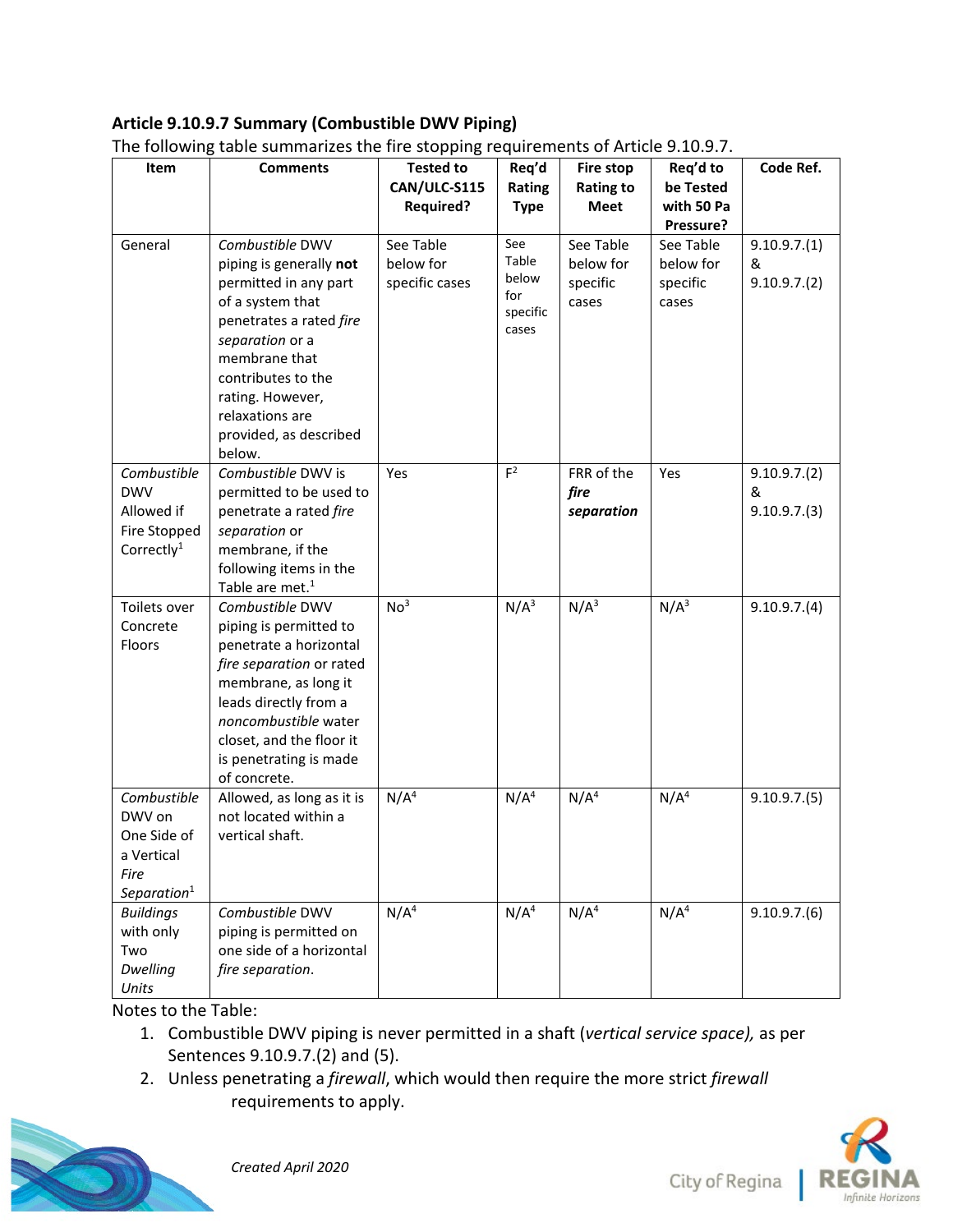- 3. However, the penetration should still be fire stopped (see Sentences 9.10.9.6.(1) and 9.10.9.2.(1)). No fire stopping testing standard is referenced for this application in Part 9, so the general requirements of Sentence 9.10.9.6.(1) would apply.
- 4. See other portions of Table for information about when combustible DWV penetrates a *fire separation.* This portion is only talking about it being permitted on one side of a *fire separation.*

#### **Article 9.33.6.6.**

Heating *supply ducts* in walls or floors are to be fire stopped on both ends where there is a space between the construction materials and the duct. The *fire stop* is to be *noncombustible* material.

Note that Article 9.10.13.13 has more strict requirements, as *fire dampers* must be used when a duct penetrates a rated *fire separation* (except where relaxed by Article 9.10.13.13). Where fire dampers are permitted to be waived, the *fire separation* must still provide a continuous barrier to fire and smoke, and so Article 9.33.6.6 provides guidance on achieving this fire stopping, specific to heating *supply ducts*.

See also Sentence 9.10.5.1.(4) for construction requirements given in Appendix D for when a membrane in a rated ceiling is penetrated by a duct leading to the ceiling space.

### **Question**

What is a summary of the fire stopping requirements from Part 3 of NBC 2015?

#### **Answer**

Below is a summary of the Part 3 fire stopping requirements. Owners and designers are required to ensure designs conform to the requirements of NBC 2015, and so further information should be sought from the Code for specific designs.

Prior to the summary table, it is also important to note the direction that fire ratings are determined, as the *fire* stop system must provide protection in this direction as well (see Article 3.1.7.3 for more details). This is summarized below:

- Horizontal *fire separations* (floors, ceilings/roofs) are rated from the underside.
- Interior vertical *fire separations* are rated from each side.
- Exterior vertical *fire separations* are rated from the inside of the building.



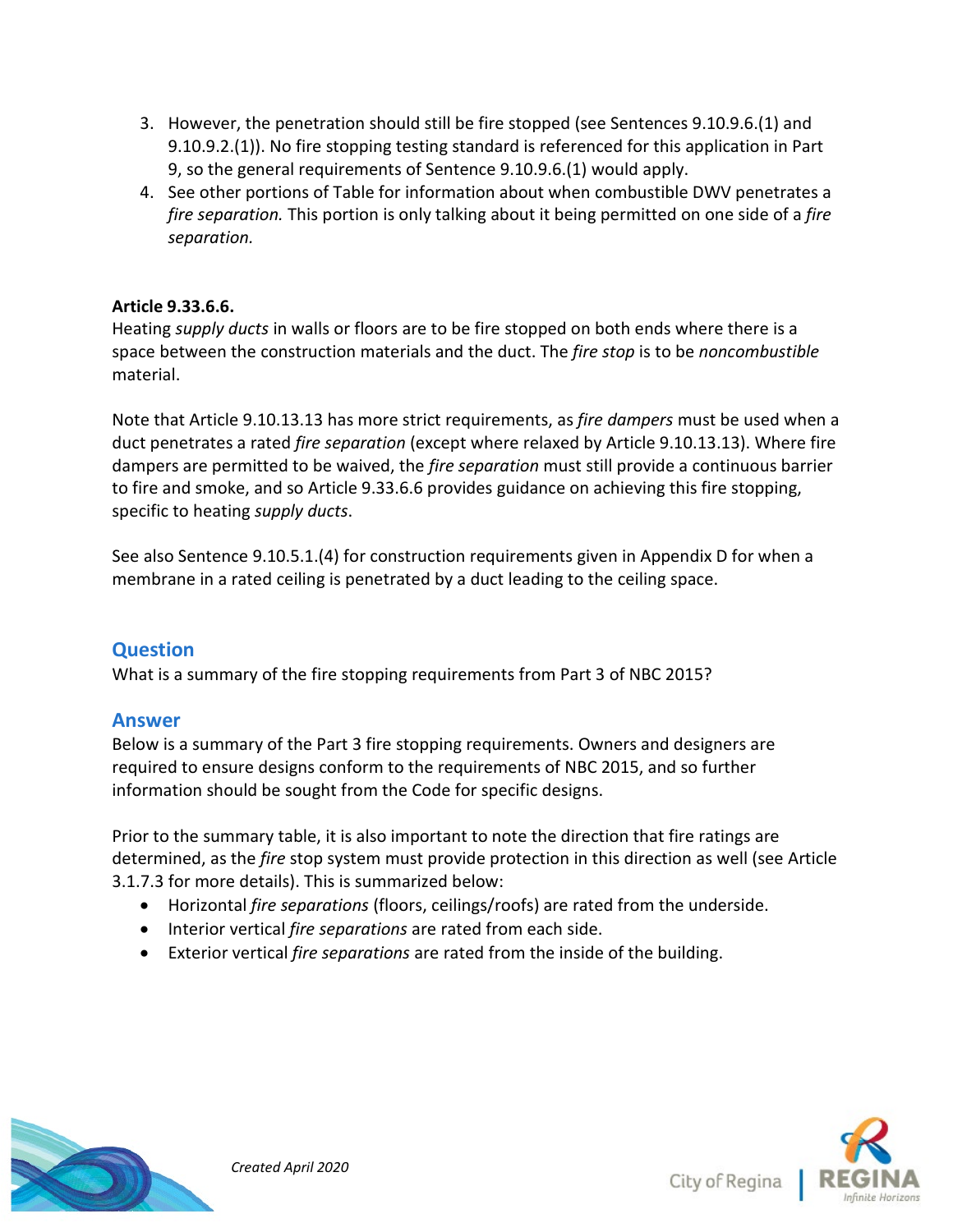#### **Item Comments Tested to CAN/ULC-S115 Required? Req'd Rating Type Fire stop Rating to Meet Req'd to be Tested with 50 Pa Pressure? Code Ref.** General **All** penetrations through a rated *fire separation* or membrane shall: • Have fire stopping tested to CAN/ULC-S115 (including electrical wires, etc.)., or • Be cast in place<sup>1</sup> Penetrations of *fire separations* or of rated membranes shall generally be *noncombustible* (unless relaxed by Code or unless the rated *fire separation* was tested with that penetration)<sup>7</sup> Yes (unless cast in  $place)^{1,2,3,4,5}$  $F^{2,3,4}$  FPR required for *closures* in the *fire sep'n2,3,4*  $No<sup>5</sup>$  3.1.9.1.(1) & 3.1.9.2 *Firewall* Fire stopping requirements are more strict due to importance of *firewalls*.  $Yes<sup>6</sup>$  FT FRR of the *fire separation*  $No<sup>5</sup>$  3.1.9.1.(2) Horizontal *fire separation* above a *storage garage* that is considered as a separate *building* (by Article 3.2.1.2) The fire stopping requirements for this horizontal *fire separation* are more strict due to the importance of this *fire separation* keeping the *storage garage* separate from the rest of the *building* as if it were a separate *building*.  $Yes<sup>6</sup>$  FT FRR of the *fire separation*  $No<sup>5</sup>$  3.1.9.1.(2) *Fire separation* where the ceiling is providing the required rating to The fire stopping requirements for these *fire separations* are more strict, as the ceiling is being used to form the *fire compartment*, rather Yes<sup>6</sup> FT FRR of the *fire separation*  $No<sup>5</sup>$  3.1.9.1.(3)





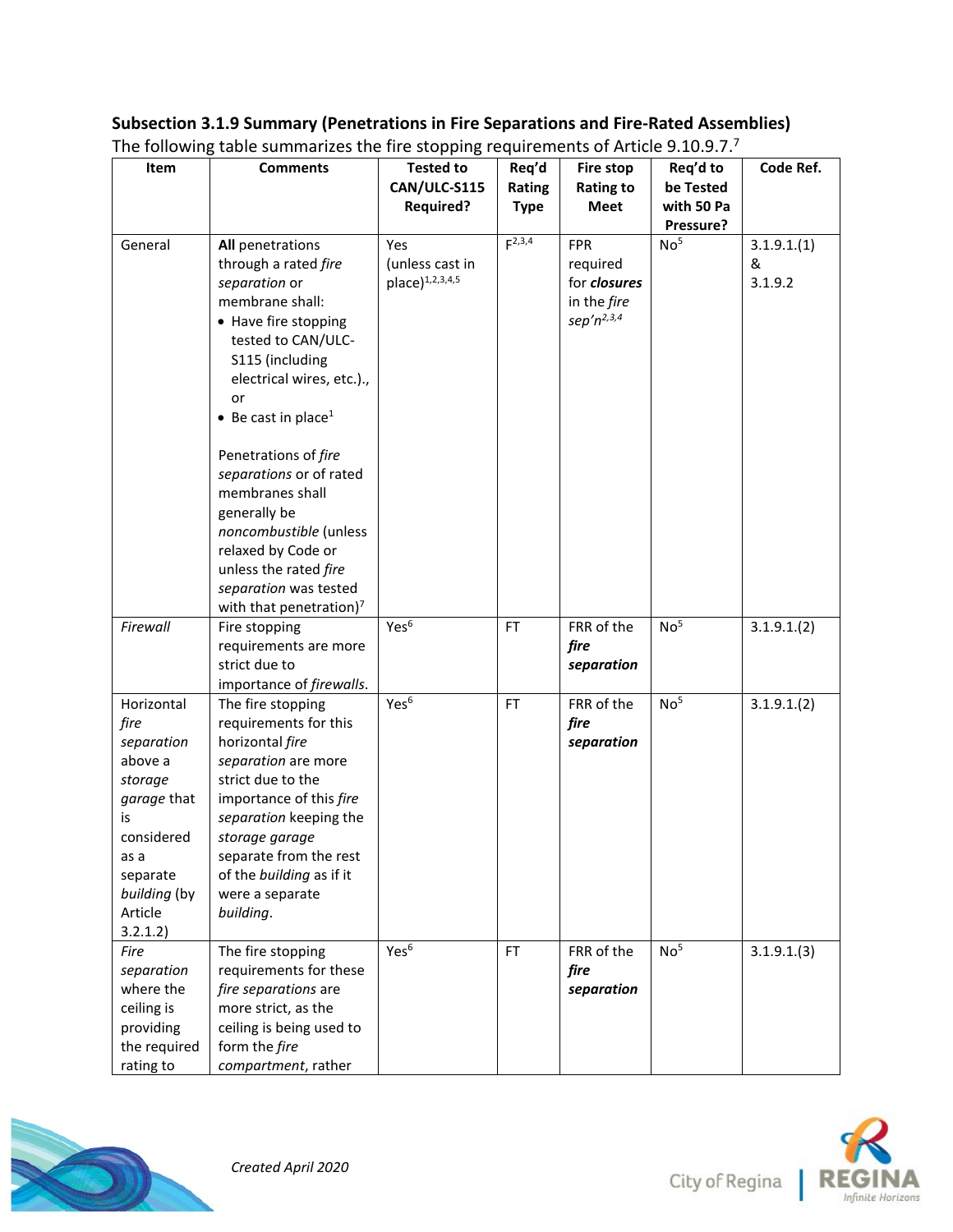| complete<br>the fire<br>compartme<br>nt (by<br>Sentence  | than providing an<br>equivalent rated fire<br>separation in any<br>concealed spaces<br>above (see also Article                                                                                                                                                           |                                              |                 |                                                                           |     |             |
|----------------------------------------------------------|--------------------------------------------------------------------------------------------------------------------------------------------------------------------------------------------------------------------------------------------------------------------------|----------------------------------------------|-----------------|---------------------------------------------------------------------------|-----|-------------|
| 3.6.4.2.(2)<br>Sprinkler<br>Penetration                  | $3.1.8.3$ ).<br>The sprinklers<br>themselves are<br>permitted to penetrate<br>a membrane or fire                                                                                                                                                                         | N/A                                          | N/A             | N/A                                                                       | N/A | 3.1.9.1(4)  |
|                                                          | separation without<br>needing to be fire<br>stopped when the<br>space around the<br>sprinkler is covered by<br>a metal escutcheon                                                                                                                                        |                                              |                 |                                                                           |     |             |
| Fire Damper                                              | plate as per NFPA 13.<br>Must meet NFPA 80<br>and are not subject to<br>fire stopping<br>requirements (unless<br>the damper is<br>specifically designed<br>with a fire stop. If<br>designed with a fire<br>stop, refer to the listed<br>design for more<br>information). | N/A                                          | N/A             | N/A                                                                       | N/A | 3.1.9.1(5)  |
| Electrical<br>Wires,<br>Cables,<br>Raceways <sup>7</sup> | All penetrations<br>through a rated fire<br>separation or<br>membrane shall:<br>• Have fire stopping<br>tested to CAN/ULC-<br>S115 (including<br>electrical wires, etc.).,<br>or<br>• Be cast in place <sup>1</sup>                                                      | Yes<br>(unless cast in<br>$place)^{1,2,3,4}$ | $F^{2,3,4}$     | <b>FPR</b><br>required<br>for closures<br>in the fire<br>sep' $n^{2,3,4}$ | No  | 3.1.9.1(1)  |
| Outlet<br>Boxes <sup>7</sup>                             | Outlet boxes are<br>permitted to pierce a<br>membrane of a rated<br>assembly as long as:<br>• it is fire stopped, or<br>• If all the conditions of<br>Sentences 3.1.9.4.(2)<br>& (3) are met <sup>8</sup>                                                                | Yes <sup>8</sup>                             | FT <sup>8</sup> | FRR of the<br>fire<br>separat'n <sup>8</sup>                              | No  | 3.1.9.4     |
| Fire Blocks                                              | Penetrations through<br>fire blocks must be<br>sealed to maintain the<br>integrity of the fire<br>block. Generic fire stop                                                                                                                                               | <b>No</b>                                    | N/A             | N/A                                                                       | N/A | 3.1.11.7(6) |



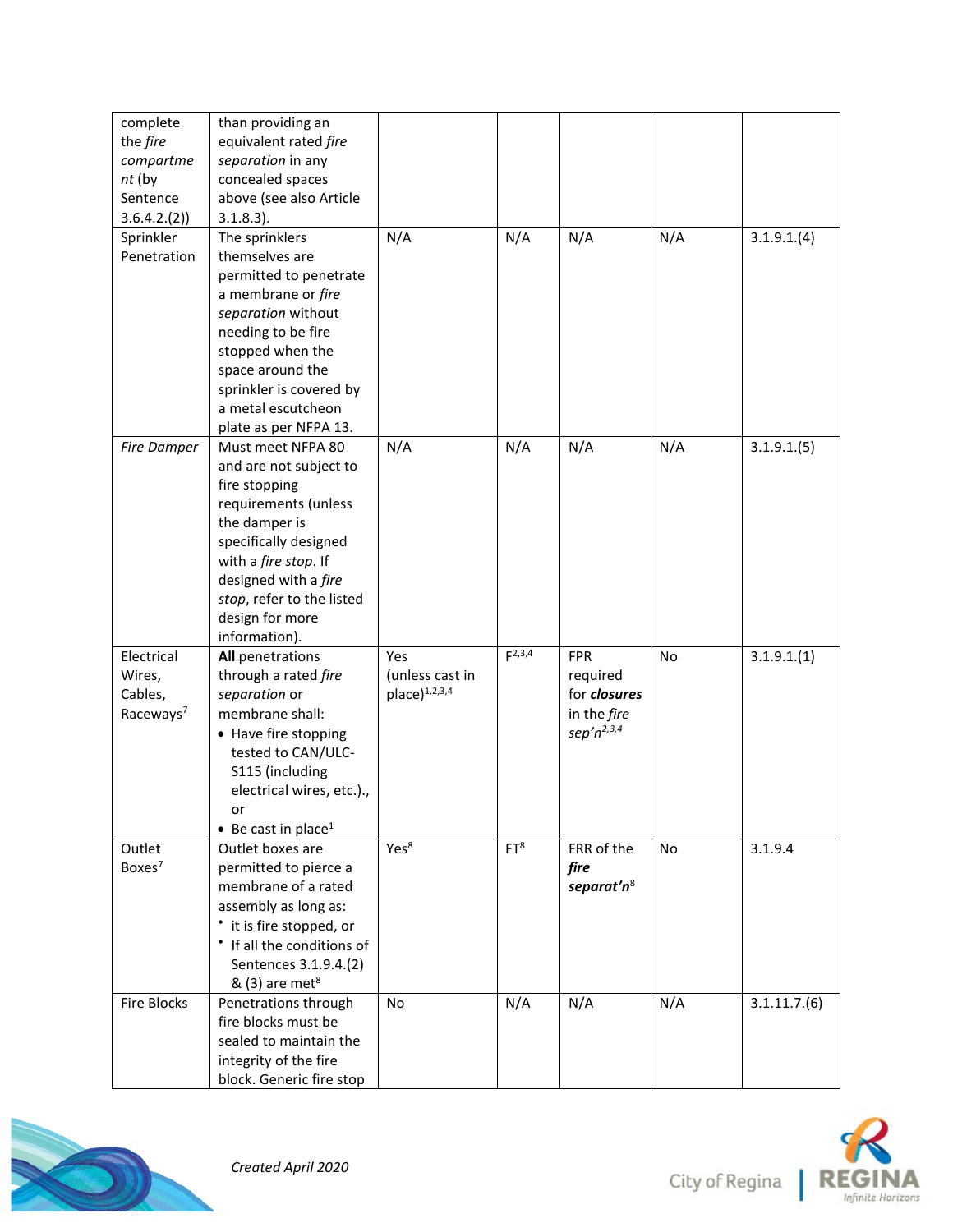|                                              | material is permitted     |                    |             |                 |            |             |  |
|----------------------------------------------|---------------------------|--------------------|-------------|-----------------|------------|-------------|--|
|                                              | by A-3.1.11.7.(6)         |                    |             |                 |            |             |  |
| Combustible Piping Penetrations <sup>7</sup> |                           |                    |             |                 |            |             |  |
| Combustible                                  | Permitted to penetrate    | Yes                | $F^{2,3,4}$ | <b>FPR</b>      | <b>No</b>  | 3.1.9.5(1)  |  |
| sprinkler                                    | a fire separation when    | (unless cast in    |             | required        |            | &           |  |
| piping <sup>7</sup>                          | both sides are            | $place)^{1,2,3,4}$ |             | for closures    |            | 3.1.9.1(1)  |  |
|                                              | sprinklered, but must     |                    |             | in the fire     |            |             |  |
|                                              | still fire stop.          |                    |             | $sep'n^{2,3,4}$ |            |             |  |
| Combustible                                  | Permitted to penetrate    | Yes <sup>6</sup>   | $F^{2,3,4}$ | FRR of the      | Yes        | 3.1.9.5.(2) |  |
| Water                                        | a fire separation when    |                    |             | fire            |            |             |  |
| Piping <sup>7,9</sup>                        | more strict fire          |                    |             | separation      |            |             |  |
|                                              | stopping requirements     |                    |             |                 |            |             |  |
|                                              | are met.                  |                    |             |                 |            |             |  |
| Combustible                                  | Permitted to penetrate    | Yes <sup>6</sup>   | $F^{2,3,4}$ | FRR of the      | Yes        | 3.1.9.5.(4) |  |
| <b>DWV</b>                                   | a rated fire separation   |                    |             | fire            |            |             |  |
| Allowed if                                   | or membrane when          |                    |             | separation      |            |             |  |
| Fire Stopped                                 | more strict fire          |                    |             |                 |            |             |  |
| Correctly <sup>7,9</sup>                     | stopping requirements     |                    |             |                 |            |             |  |
|                                              | are met.                  |                    |             |                 |            |             |  |
| Combustible                                  | Allowed, as long as it is | $N/A^{10}$         | $N/A^{10}$  | $N/A^{10}$      | $N/A^{10}$ | 3.1.9.5.(5) |  |
| DWV on                                       | not located within a      |                    |             |                 |            |             |  |
| One Side of                                  | vertical shaft.           |                    |             |                 |            |             |  |
| a Vertical                                   |                           |                    |             |                 |            |             |  |
| Fire Sep'n <sup>7,9</sup>                    |                           |                    |             |                 |            |             |  |
| Combustible                                  | The same rules apply as   | Yes <sup>6</sup>   | $F^{2.3.4}$ | FRR of the      | Yes        | 3.1.9.5.(6) |  |
| Piping for                                   | for combustible DWV       |                    |             | fire            |            |             |  |
| Central                                      | piping discussed in       |                    |             | separation      |            |             |  |
| Vacuums <sup>7,9</sup>                       | Sentence 3.1.9.5.(4)      |                    |             |                 |            |             |  |

Notes to the Table:

- 1. Appendix A-3.1.9.1.(1)(b) explains that "cast in place" means there are no gaps, and implies that the penetration is typically through a concrete *fire separation* that has been cast around the penetration.
- 2. Unless penetrating a *firewall*, which would then require the more strict *firewall* requirements of Sentence 3.1.9.1.(2) to apply. See *firewall* portion of table.
- 3. Unless penetrating a horizontal *fire separation* above a *storage garage* where the *storage garage* is considered a separate *building* (by Article 3.2.1.2), which would then require the more strict requirements of Sentence 3.1.9.1.(2) to apply. See that portion of the table.
- 4. Unless penetrating a *fire separation* where the ceiling is providing the required rating to complete the *fire compartment* (by Sentence 3.6.4.2.(2)), which would then require the more strict requirements of Sentence 3.1.9.1.(3) to apply. See that portion of the table.
- 5. Unless the penetration is *combustible* water distribute piping, *combustible* DWV piping, or *combustible* central vacuum piping. See those portions of the table.
- 6. "Cast in place" not a permitted fire stopping method.
- 7. A number of requirements are provided in Subsection 3.1.9 about which penetrations are permitted to be *combustible*, and which penetrations are permitted without the need to test the rated assembly with that penetration included in the testing. However,





City of Regina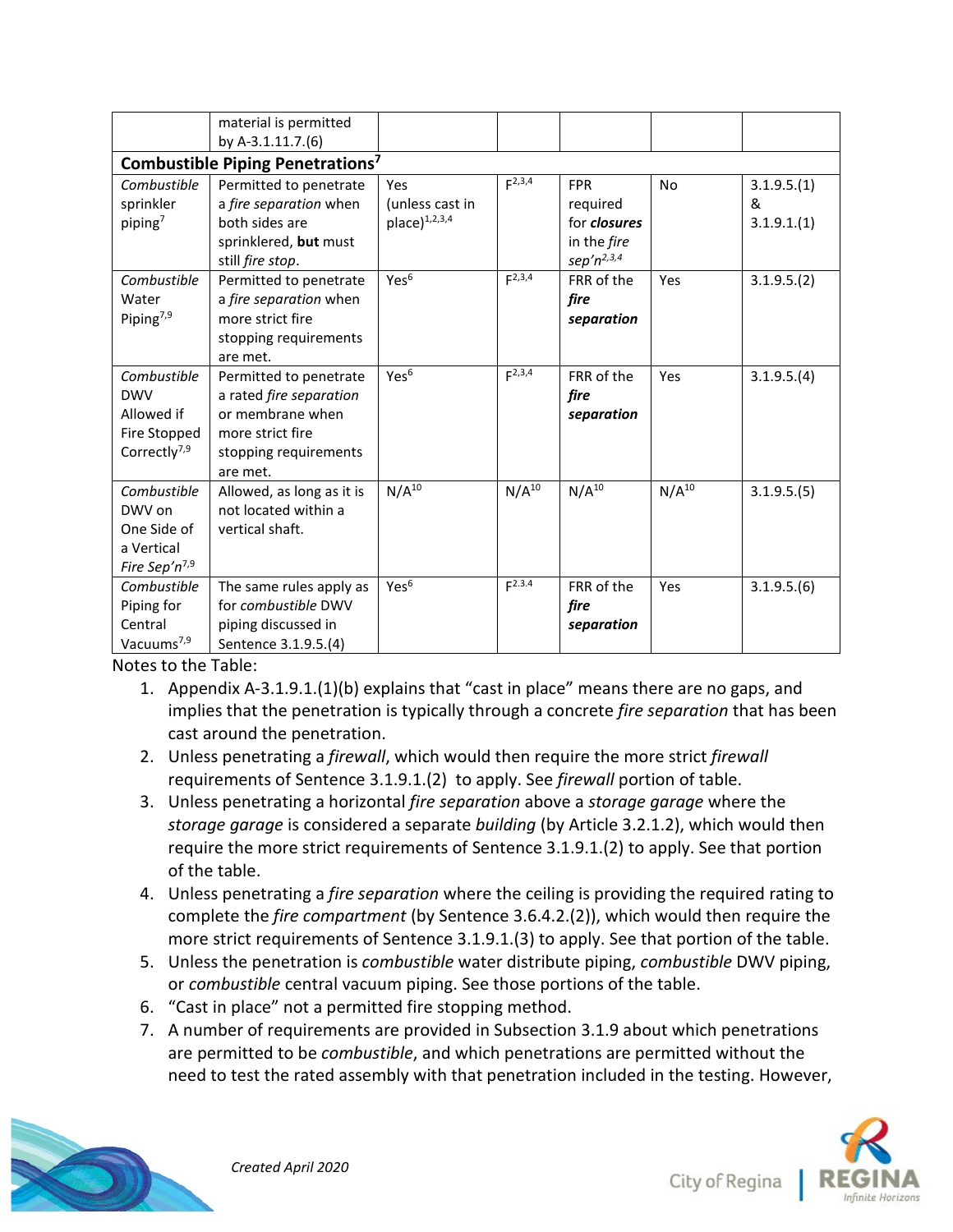these requirements are not being examined in detail, as this advisory about fire stopping.

- 8. Fire stopping can be exempted if **all** requirements of Sentences 3.1.9.4.(2) & (3) are met:
	- a. Outlet boxes must be *noncombustible*,
	- b. Each box must be small (not more than 0.016 m2 in area),
	- c. In any 9.3 m<sup>2</sup> portion, the aggregate area of boxes cannot exceed 0.065 m<sup>2</sup>,
	- d. The space between membrane is box is not more than 3 mm, and
	- e. If on both side of a rated vertical *fire separation*, boxes shall be offset by 600 mm horizontally or fire blocked between.
- 9. Combustible piping is never permitted in a shaft (*vertical service space),* as per Sentence 3.1.9.5.(4)
- 10. See other portions of Table for information about when *combustible* DWV penetrates a *fire separation.* This portion is only talking about it being permitted on one side of a *fire separation.*

Finally, it is important to note that even though Subsection 3.1.9 may provide relaxations for *combustible* penetrations, other portions of Code provide rules regarding the *flame-spread rating* or smoke developed classifications for those penetrating items. For example:

- Wires, Cables, Non-metallic raceways in *Combustible* Construction: detailed in Articles 3.1.4.3. and 3.1.4.4
- Wire, Cables, Non-metallic raceways in *Noncombustible* Construction: detailed in Articles 3.1.5.21, 3.1.5.22 & 3.1.5.23
- Combustible Piping in *Noncombustible* Construction: detailed in Article 3.1.5.19 & 3.2.5.13.
- Combustibles in plenums: detailed in Article 3.6.4.3.
- Etc.

## **Question**

What is the requirement for ULC system sheets and where can they be obtained?

### **Answer**

ULC system sheets are obtained from the *fire stop* manufacturer, and are often available from an online catalogue on the supplier's website or from the local representative.

These sheets are required to show that the *fire stop* has been tested to CAN/ULC-S115, as required. The sheets also details the ratings achieved and the type of construction used to achieve the tested results. During plan review, reviewers generally do not require fire stopping ULC system sheets to be submitted. However, the Mechanical Inspectors and Building Inspectors will require the ULC system sheets to be provided on site. The inspectors will compare the ULC system sheets to what is observed in the field to confirm that appropriate fire stopping has been installed. If the ULC system sheets are not





City of Regina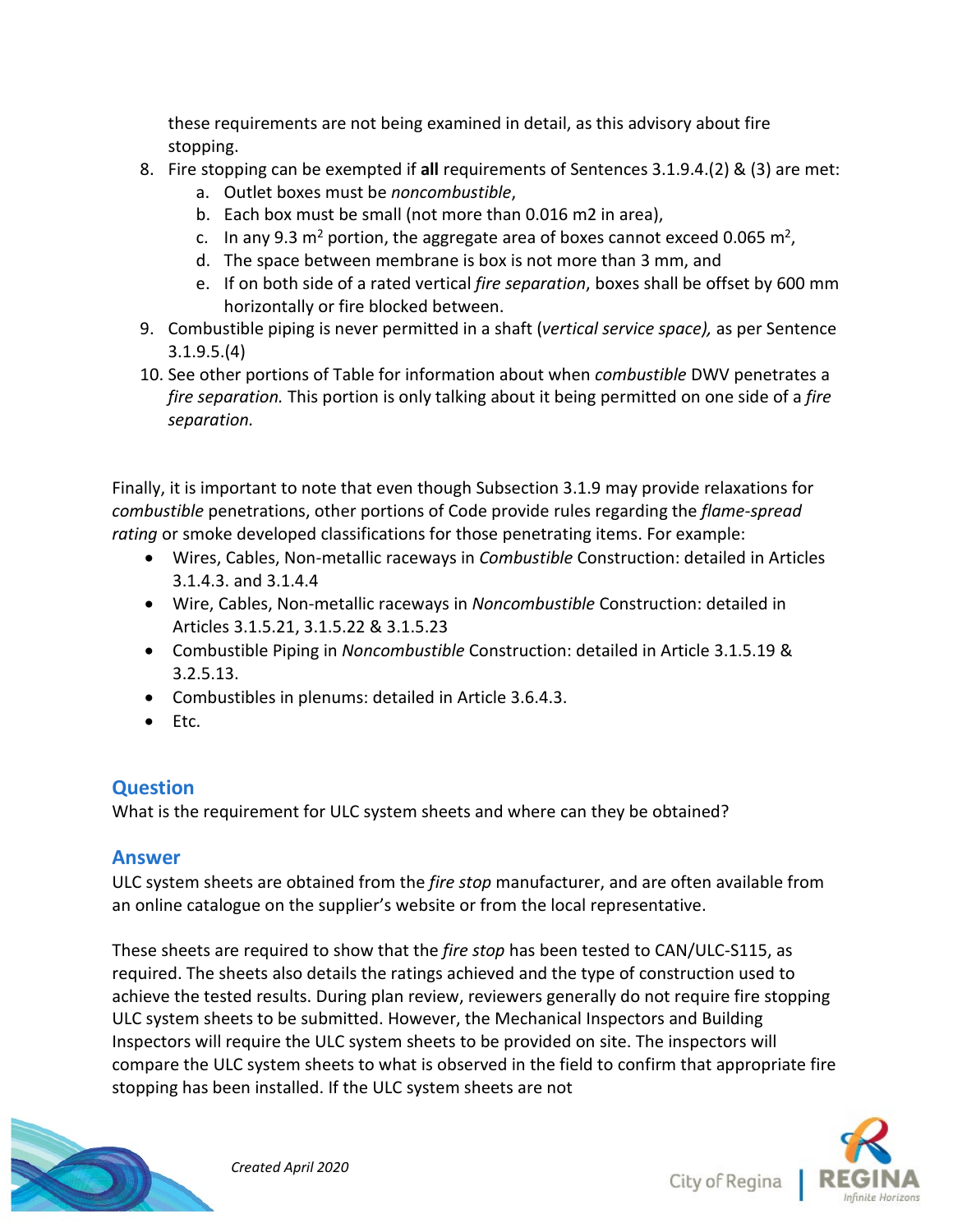available, this will be noted as a deficiency and will require re-inspection, which could delay construction progress. Therefore, the contractor performing the fire stopping shall ensure that all ULC system sheets are available on site and that they are following the appropriate design for each penetration.

Sheets indicating "engineering judgements" are not acceptable, as Code requires *fire stops* to be tested to CAN/ULC-S115.

#### **Question**

Are penetrations, such as plastic laundry boxes (recessed box for laundry water connections and discharge hose connection) permitted in rated *fire separations* and what would the *fire stop* requirements be for the laundry box?

#### **Answer**

Generally, this type of penetration would not be permitted. This is because a *fire separation* is required to be:

- 1. Continuous,
- 2. Rated (as specified by various Code Articles), and
- 3. Protected with *closures,* shafts, fire stopping, etc. where there are openings or penetrations.

(See Articles 3.1.8.1 and Subsection 9.10.9 for more details)

Due to the importance of *fire separations,* Code is very specific about what types of penetrations are permitted, and the protection that must be provided to those penetrations.

An evaluation of a plastic laundry box is provided below:

- 1. The laundry box does not provide the required rating for the wall. Therefore, the laundry box is an area where fire can easily spread between *fire compartments*. The continuity of the rated *fire separation* has been destroyed by the laundry box penetration, and therefore this fails to meet the requirements of Code (unless a relaxation is provided in Code. Continue to next point).
- 2. In general, penetrations of *fire separations* are required to be *noncombustible*, unless relaxed by Code (or unless the penetration has been part of the fire testing of that assembly). Since the plastic laundry box is *combustible*, this contributes to its failure to meet Code (unless a relaxation is provided in Code. Continue to next point).
- 3. Note that NBC does allow for *combustible* outlet boxes if certain conditions are met.
	- a. To be permitted for **Part 9**, Code states that:
		- i. *Combustible* outlet boxes shall be not more than 160 cm2 (9.10.9.6.(8)), and,